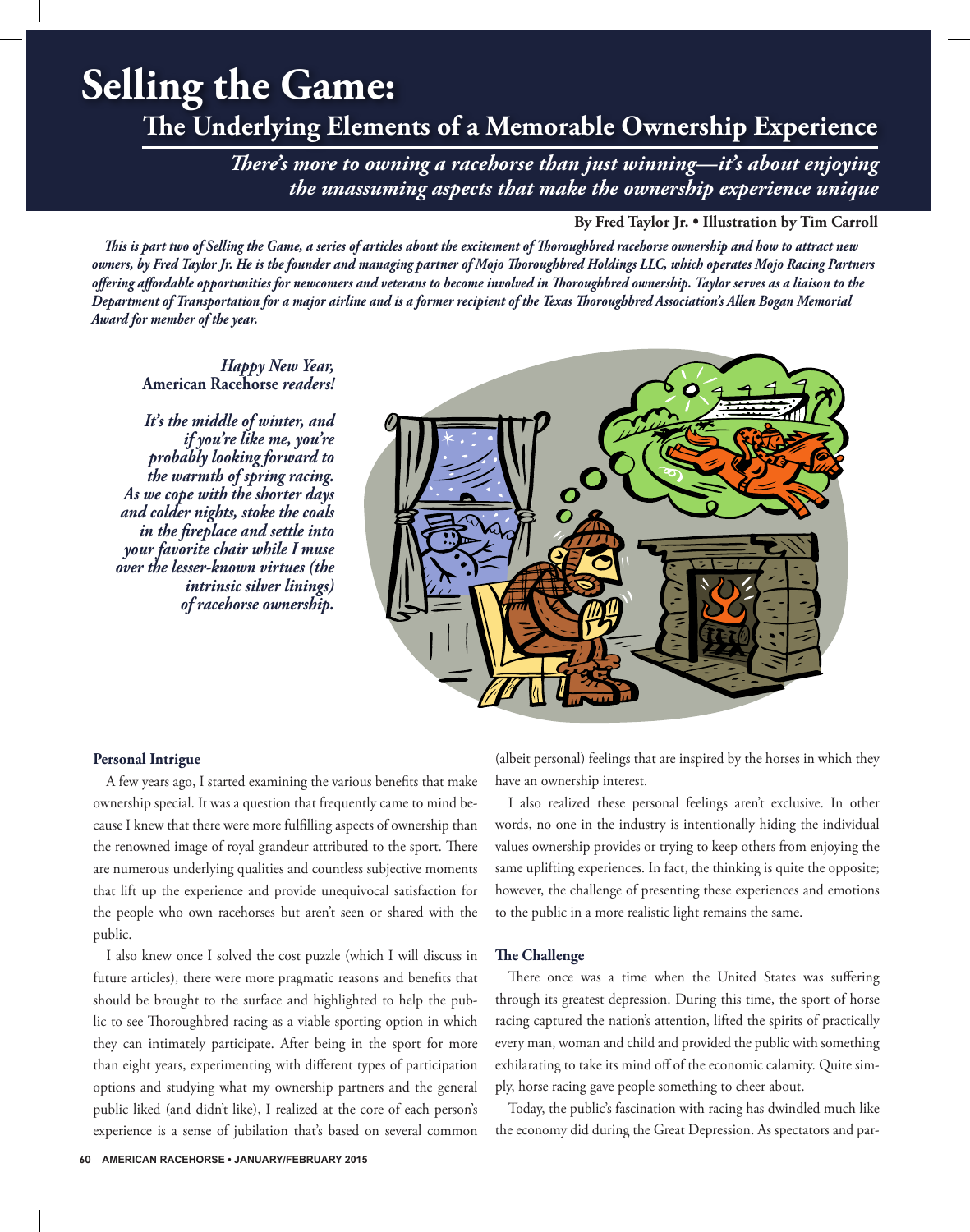ticipants, people are turning to sports and pastimes that are seemingly more wholesome, less complicated to understand and easier to get involved in.

Over the past two decades, the racing industry has struggled to agree on what the sport needs, and that indecisiveness has inhibited its ability to tell a compelling story. Since the 1980s, there have been several

iterations of branding and re-branding of racing's image to encourage people to just come out to the races. Industry leaders are searching for ways to recapture the hearts of the public and bring people back to a sport that once was the most popular in the country.

The challenge isn't unique to this country either. In Europe, Australia and Asia, similar issues are at the forefront of their respective Thoroughbred industries. And,



the same question is being asked. Other sporting activities and easier entertainment options are tantalizing the public's interest. So, how are we, the Thoroughbred racing industry, going to get future generations involved in the sport?

#### **The Sentimental Ingredients**

When I started on my journey to figure out the underlying values of Thoroughbred racing, I was determined to find the true meaning of being an owner. I wanted to put my finger on it, share it with others and then help them enjoy the same experience. Since then, I've decided that, aside from the cost, the key ingredients associated with owning racehorses are based on three positive memory biases.

The first thing that gets the juices flowing is the understanding that what we like comes from what we think about, dream about and desire. Then, once a person takes the initial steps to get involved, there are many not-so-obvious but directly consequential things that happen daily but aren't fully appreciated until the pleasant experiences are strung together like a series of numbers  $(1+1+1+1)$  = a cumulative pleasing memory). And, after being in the sport a few years, one's personal feelings are usually best remembered through rosy retrospection (we don't reflect on the hard work, we just muse over the good things the hard work provided).

These sentimental ingredients aren't delusions and they aren't tricks. They are real feelings that take place when people get involved in racehorse ownership. Through advertising, news stories and choreographed public broadcasts, we might have developed our first impressions of, and the appetite for, the sport. As the first thoughts about

> actually owning a racehorse come to mind, we envision being in the shoes of the proud owners standing in the winner's circle. When we take the first step into ownership, we instantly contemplate our horse's potential. Once we've been in the sport several years, we have the benefit of reminiscing about the times we've spent in the company of our horses in the barn, at the training track and in the saddling paddock on race day.

And, as our personal experiences add up, we are rewarded with a lifetime of memories to reflect on our achievements.

#### **Time for Reflection**

It's during these winter months that we have the perfect opportunity to open the book of our memories, turn the pages on the times we've spent with our horses and relive the personal moments that bring warmth to our souls.

Metaphorically speaking, the sport of Thoroughbred racing provides a chocolate box of experiences that build upon themselves and paint colorful memories of sunnier places that lift our spirits when it's cold outside. And, the best part, our horses are the stars that are featured over and over again.

If you've never owned a racehorse but are thinking about taking a slice, then let me assure you that the purest pieces of chocolate come from the behind-the-scenes activities. It is this collection of lesser-known experiences leading up to the race that builds the base of and provides more potent memories than the race or the result by itself.

So, let's take the time to explore a few of the hidden truffles that form the basis of ever-lasting ownership experiences: The atmosphere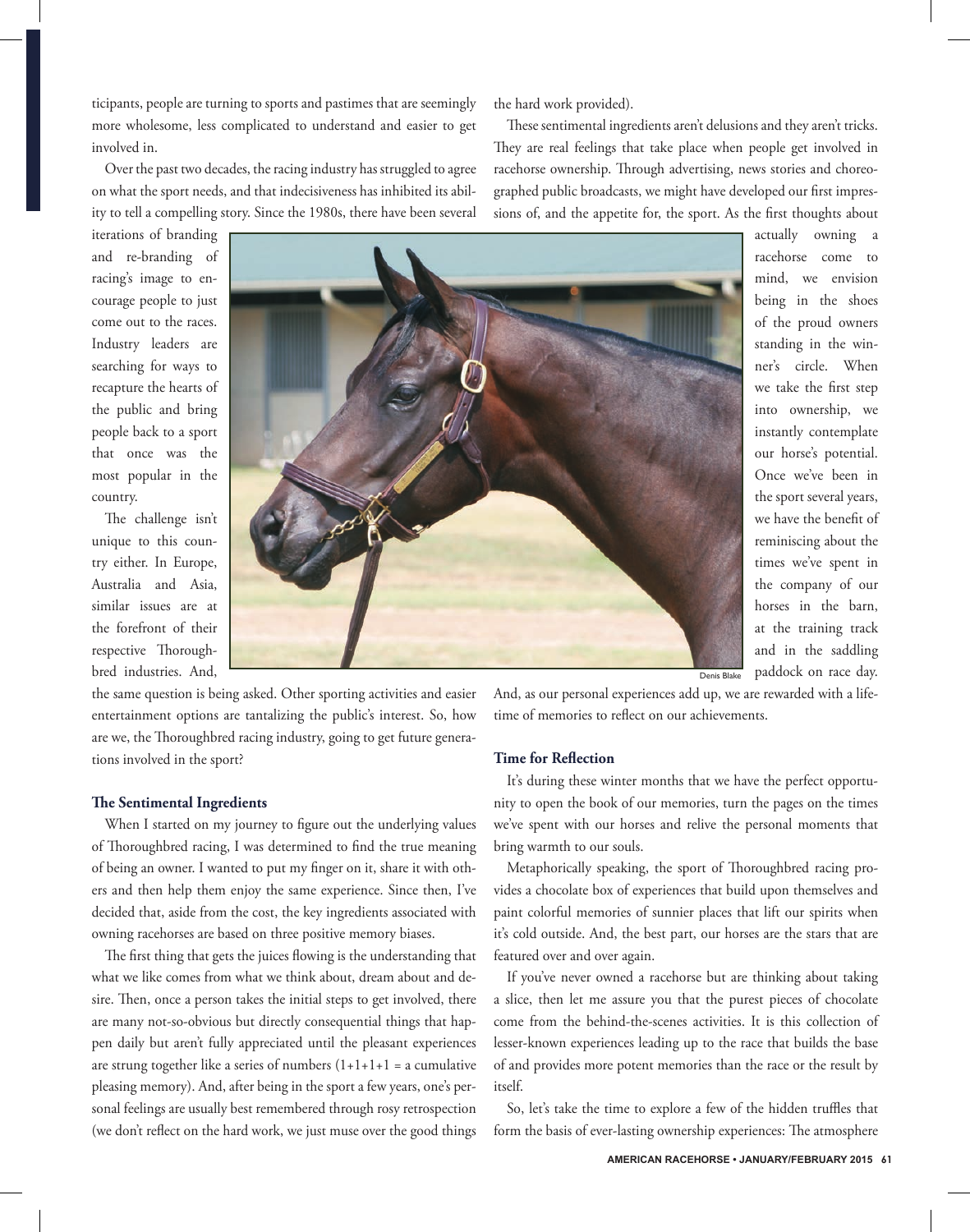in the barn area, the personalities of horses and one of the special places where preparation and anticipation come together in a glorious moment right before the race.

# **The Backside**

One of my favorite places at the racetrack that's a constant source of my fondest memories is the barn area (also known as the "backside").

In the mornings, rain or shine, sleet and snow, there's always a flurry of activity taking place. The trainers, riders, grooms, hot walkers, farriers and vets are going about their business of tending to the equine athletes. People and horses move together in an understood motion like traffic intersecting on city streets during rush hour. Watching all of it happen at once can be confusing and a little intimidating at first; but, once you become familiar with the surroundings, you begin to appreciate and take comfort in knowing there's a rich tradition, a natural rhythm and a synchronized method on the backside that happens every day at racetracks across the United States. And, it's been happening this way consistently for more than a century.

Standing in the barn door is a good vantage point to see the horses as they go to and from their training routines on the track. Upon their return, the horses are first walked around the shed row (the pathway in front of or between the barn stalls) to help their bodies cool down as their muscles relax after the morning's exercise. Once settled, the horses are bathed either inside in a shower stall at the end of the barn or outside in the sun. As the cool water cascades over their warm bodies, vapors of steam rise up and disappear into the morning sunshine. Before being returned to their stalls and fed their breakfast, the horses dry off either by being hooked up to what looks like a carnival ride (an automatic walker that gently guides the horses in a steady circle) or hand-walked again around the shed row.

Later in the day, the morning's training activity gives way to a settled calm and peaceful tranquility as the horses rest. I like strolling through the neatly kept barns and visiting with the horses in the afternoons or evenings because it provides a mellow, pleasing and mildly intoxicating feeling that's not unlike being in a barrel house at a bourbon distillery. Other than the birds chirping and the call for horses that are being readied for the next race, the barn at this time of day is usually tidy and quiet. The air is cool and fresh, and there's a gentle breeze blowing through the shed row that conjures up an aromatherapy mixture of fresh hay and sweet feed.

Being able to take in the sights, sounds and smells of the backside is a special aspect of owning racehorses. Once you're familiar with and understand the way the stable is orchestrated, you'll begin to appreciate the barn area as a uniquely pleasing environment. Many of the best memories I have are of my family, friends and partners interacting with the horses in the barn—it's definitely time well spent.

#### **Horse Personality**

The ways a horse behaves and interacts with you will create a lifetime of memories that you'll enjoy reminiscing with your family, friends and associates.

I've had the privilege of creating ownership packages that included 16 different racehorses. With every horse, I remember how each one interacted with its respective owners and visitors. Some were relaxed and gentle and welcomed the attention. Others were feisty and could become "nippy" if they didn't get a scratch or treat. And, one veteran was a little grumpy and didn't like being messed with. Once you learn a horse's particular personality, then the opportunity to develop a relationship and special memories will follow.

The keys to a positive interaction with any horse are to respect its space and understand that a horse sees the world differently than a human. In this regard, one must understand that horses are flight animals, and their attentiveness is based on a survival instinct. As such, they're always scanning for potential danger because if they think they're in danger, their best defense is to quickly get away from what they think could attack them.

# **Horse Expressions**

A horse's ears are like eyebrows on a human. Unlike eyebrows, however, a horse's ears rotate independently like radar. Up and forward, indicates that the horse is alert. Flipping back and forth, tells us the horse is curious about what's going on. Pinned back is a warning that it is agitated and intent on snapping at you. By paying attention to a horse's ears, you can gauge the mood of a horse right in front of you.

Because horses' eyes are positioned more to each side of their face, they have monocular vision, meaning what they see in one eye will be different than what they see in the other, in addition to binocular vision (like humans). Whether their heads are down or up, horses are constantly looking for anything that could hurt them. Horses have to turn their heads to see what's directly in front and behind them. Thus, when you're standing near a horse, it's best to be at a 45-degree angle to their face and gently place your hand on their flank if walking toward their hindquarters. This way, the horse knows where you are at all times and is less prone to become surprised by your presence.

A horse's tail movement is also a good indicator of its mood. Constantly swishing about indicates some sort of aggravation, tucked down and between its legs as it walks or runs is a sense of fear and up while galloping is usually a good sign of satisfaction.

So, as you're trying to get to know your horse, it's best to watch its "expressions." Your horse's ear, eye and tail movements are not only adorable but also serve as important indicators of the horse's mood and the action it's about to make.